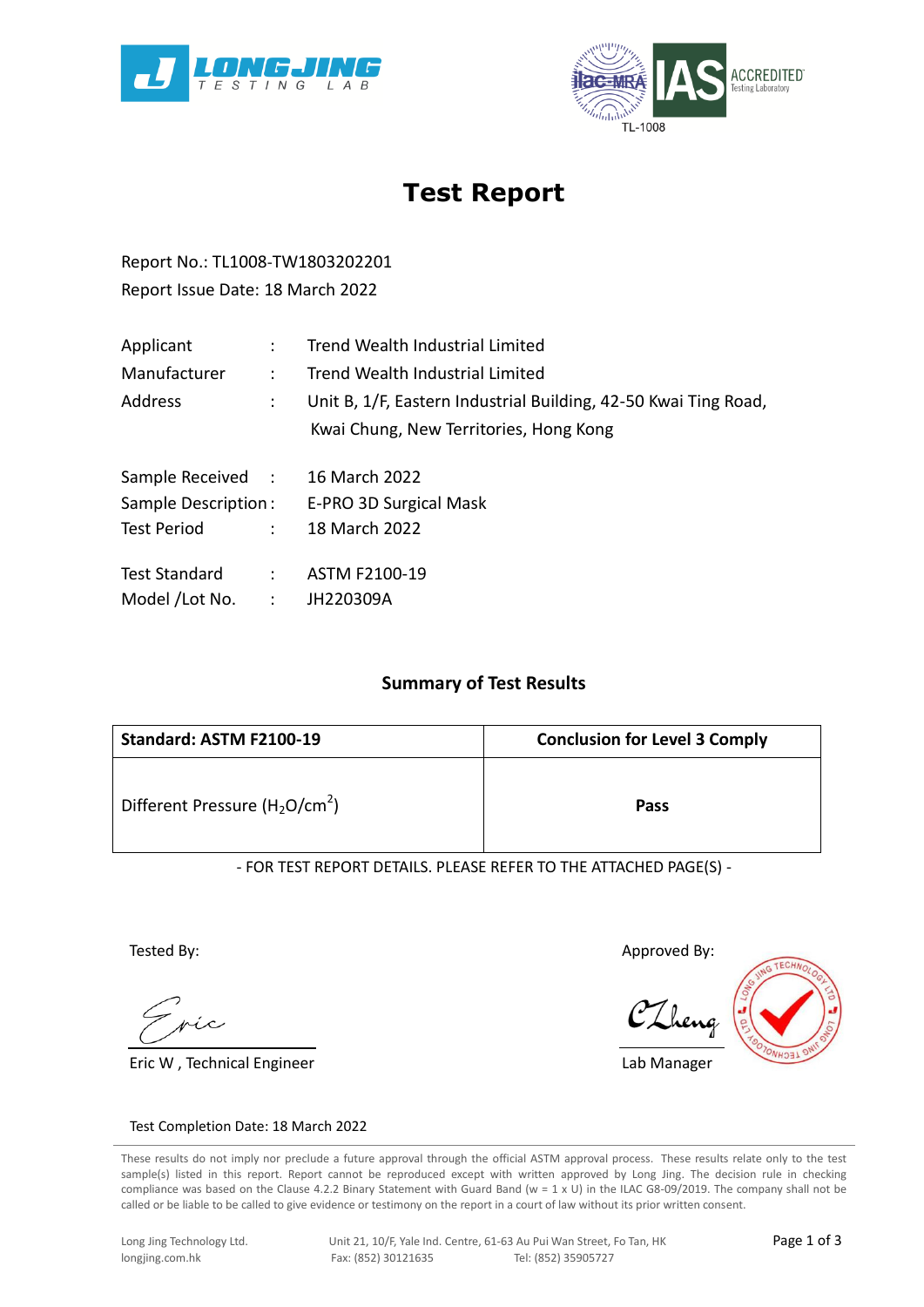

Trend Wealth Industrial Limited No.: TL1008-TW1803202201 Date: 18 March 2022



## **Differential Pressure (Delta P) Test Report**

## **Test method**

The Delta P test is performed to determine the breathability of test articles by measuring the differential air pressure on either side of the test article using a manometer, at a constant flow rate. The Delta P test complies with EN 14683:2019, Annex C and ASTM F2100-19.

Conditioning Period (At temperature of 21  $\pm$  5 °C and relative humidity of 85  $\pm$  5%): 4 hours

Delta P Flow Rate: 8 Liters per minute (L/min)

#### **Results**

| <b>Test Sample #</b> | Delta P (mm $H_2O/cm^2$ ) | Delta P (Pa/cm <sup>2</sup> ) |
|----------------------|---------------------------|-------------------------------|
|                      | 2.23                      | 21.90                         |
|                      | 2.34                      | 22.90                         |
|                      | 2.29                      | 22.50                         |
|                      | 2.20                      | 21.60                         |
|                      | 2.21                      | 21.70                         |

Remarks:

1 Pascal is equal to  $0.10197$ mmH<sub>2</sub>O

These results do not imply nor preclude a future approval through the official ASTM approval process. These results relate only to the test sample(s) listed in this report. Report cannot be reproduced except with written approved by Long Jing. The decision rule in checking compliance was based on the Clause 4.2.2 Binary Statement with Guard Band ( $w = 1 \times U$ ) in the ILAC G8-09/2019. The company shall not be called or be liable to be called to give evidence or testimony on the report in a court of law without its prior written consent.